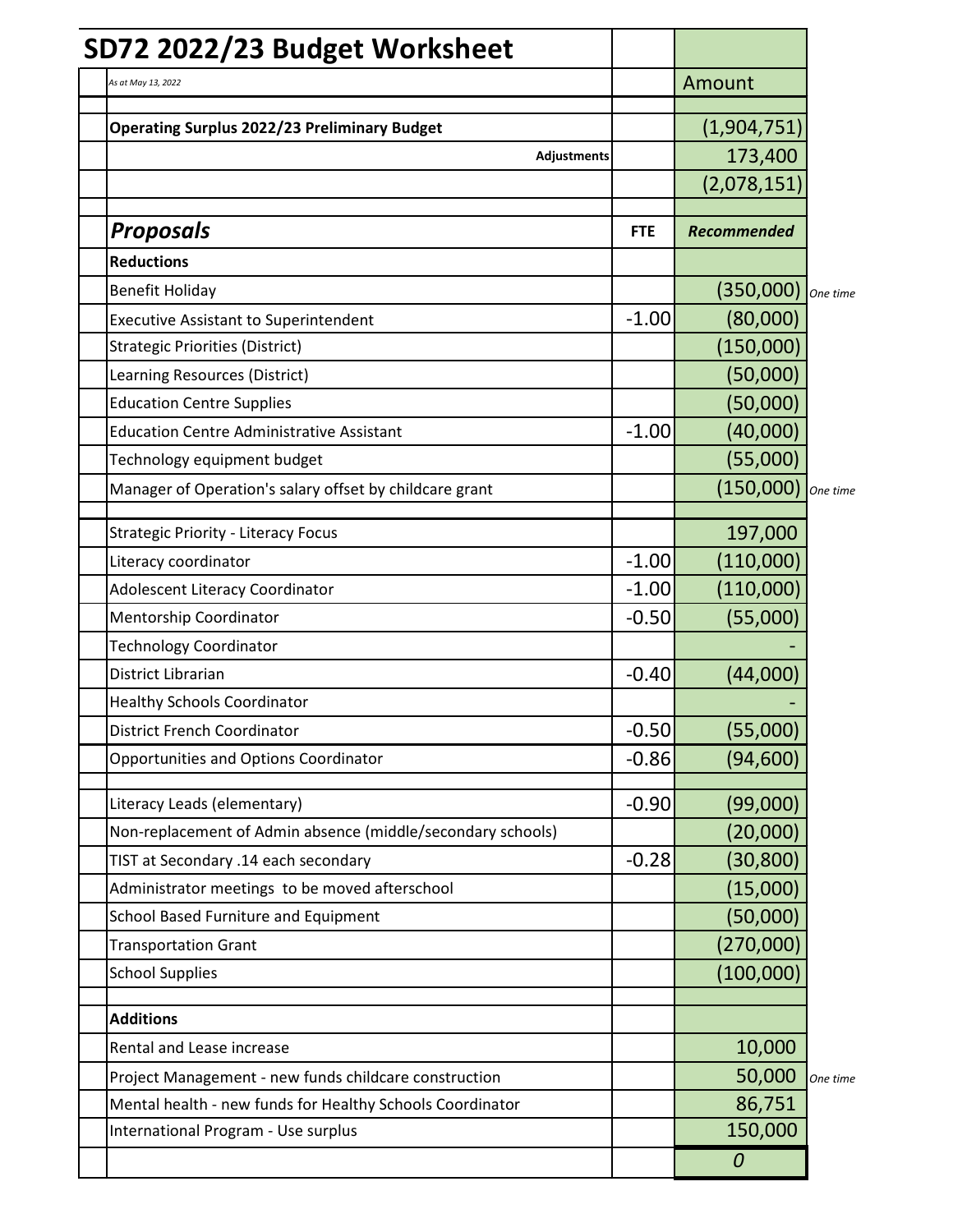Annual Budget

# **School District No. 72 (Campbell River)**

June 30, 2023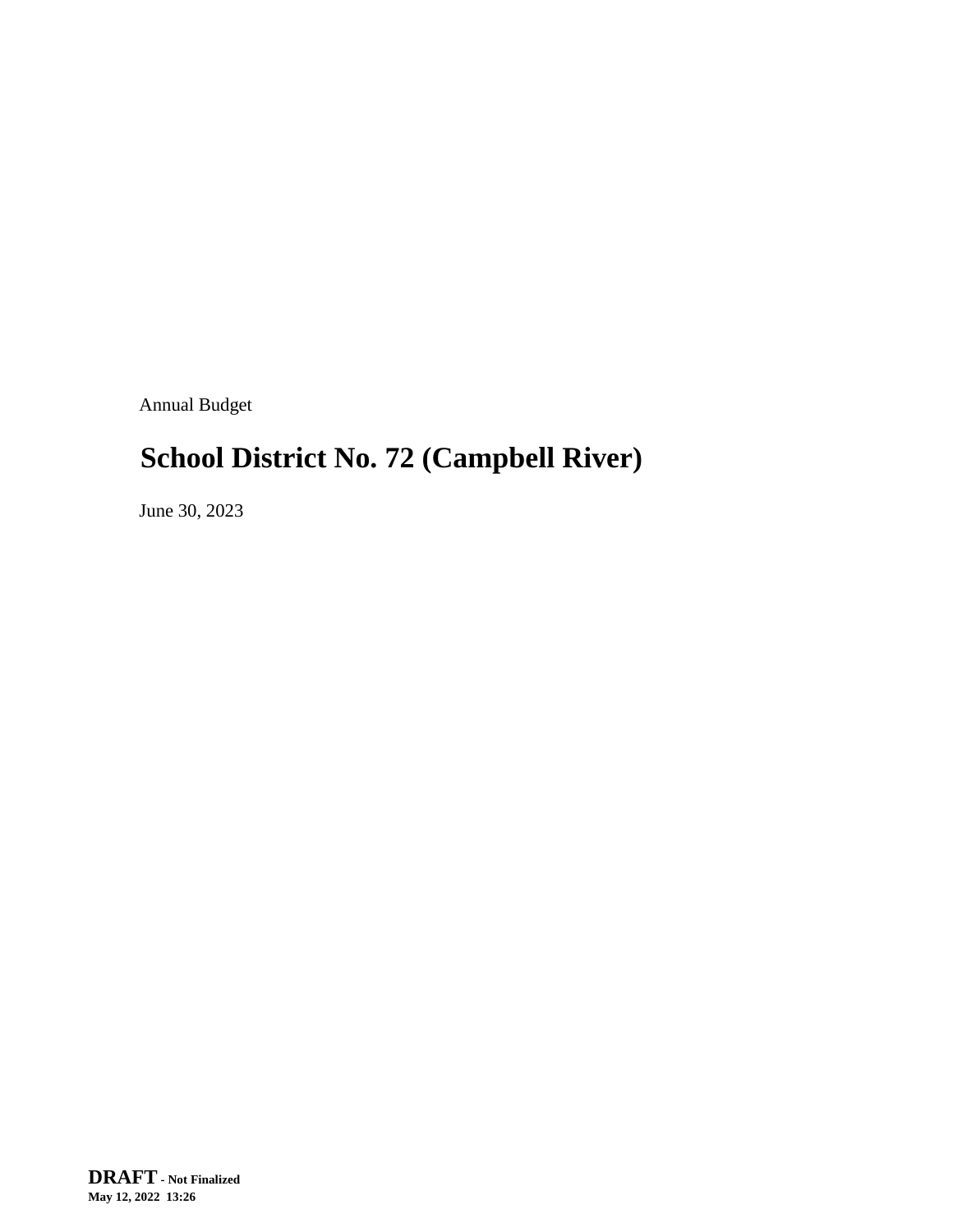June 30, 2023

#### Table of Contents

\*NOTE - Statement 1, Statement 3, Statement 5, Schedule 1 and Schedules 4A - 4D are used for Financial Statement reporting only.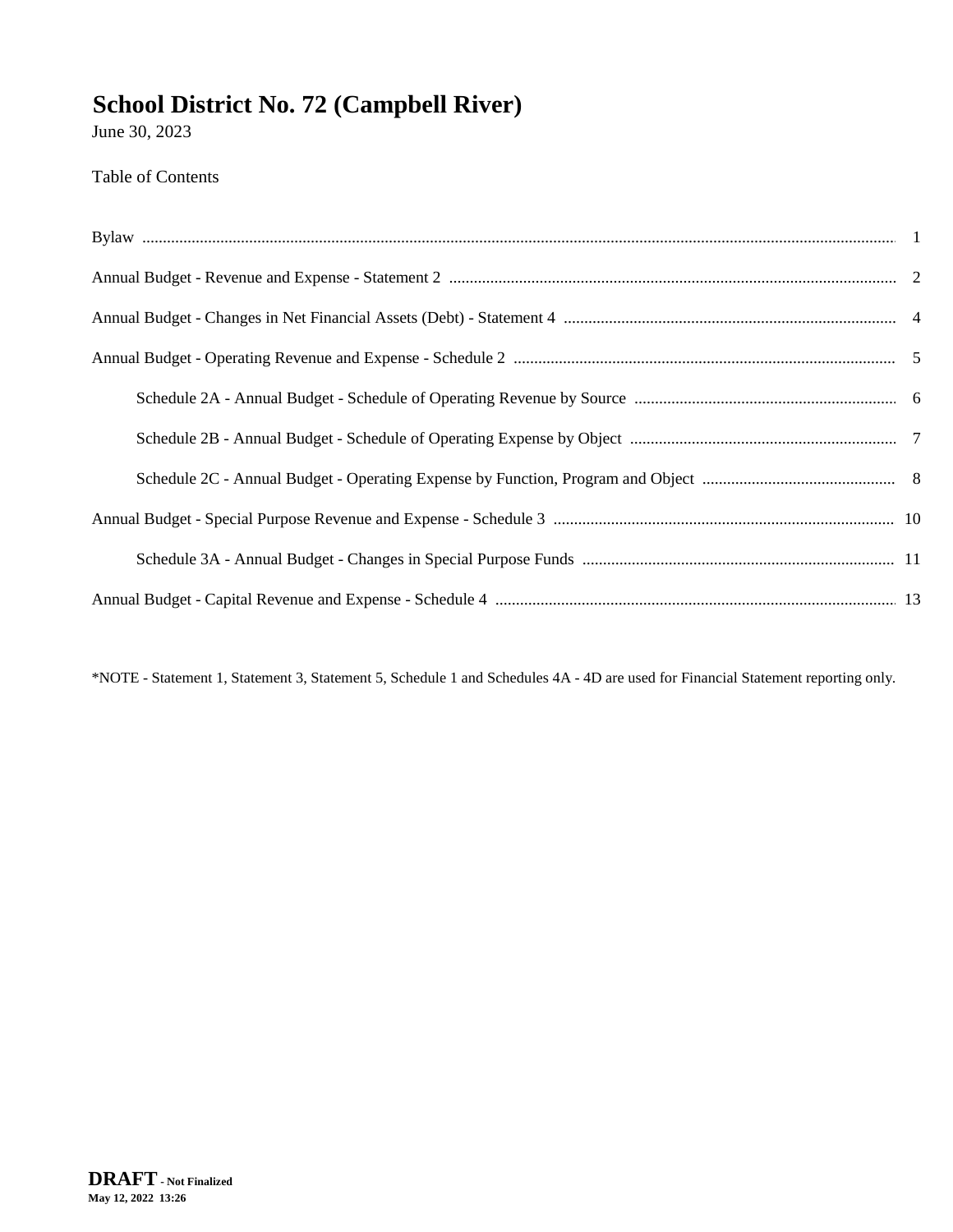#### **ANNUAL BUDGET BYLAW**

A Bylaw of THE BOARD OF EDUCATION OF SCHOOL DISTRICT NO. 72 (CAMPBELL RIVER) (called the ''Board'') to adopt the Annual Budget of the Board for the fiscal year 2022/2023 pursuant to section 113 of the *School Act* , R.S.B.C., 1996, c. 412 as amended from time to time (called the "*Act* ").

- 1. The Board has complied with the provisions of the *Act* , Ministerial Orders, and Ministry of Education Policies respecting the Annual Budget adopted by this bylaw.
- 2. This bylaw may be cited as School District No. 72 (Campbell River) Annual Budget Bylaw for fiscal year 2022/2023.
- 3. The attached Statement 2 showing the estimated revenue and expense for the 2022/2023 fiscal year and the total budget bylaw amount of \$75,933,412 for the 2022/2023 fiscal year was prepared in accordance with the *Act* .
- 4. Statement 2, 4 and Schedules 2 to 4 are adopted as the Annual Budget of the Board for the fiscal year 2022/2023.

| <b>READ A FIRST TIME THE</b> | DAY OF |  |
|------------------------------|--------|--|
|------------------------------|--------|--|

READ A SECOND TIME THE \_\_\_\_\_\_\_ DAY OF \_\_\_\_\_\_\_\_\_\_\_\_\_\_\_\_\_\_\_, 2022;

READ A THIRD TIME, PASSED AND ADOPTED THE \_\_\_\_\_\_\_ DAY OF \_\_\_\_\_\_\_\_\_\_\_\_\_\_\_\_\_\_\_\_, 2022;

**Chairperson of the Board**

**( Corporate Seal )**

**Secretary Treasurer**

I HEREBY CERTIFY this to be a true original of School District No. 72 (Campbell River) Annual Budget Bylaw 2022/2023, adopted by the Board the \_\_\_\_\_\_ DAY OF \_\_\_\_\_\_\_\_\_\_\_\_\_\_\_\_\_\_\_\_\_\_, 2022.

**Secretary Treasurer**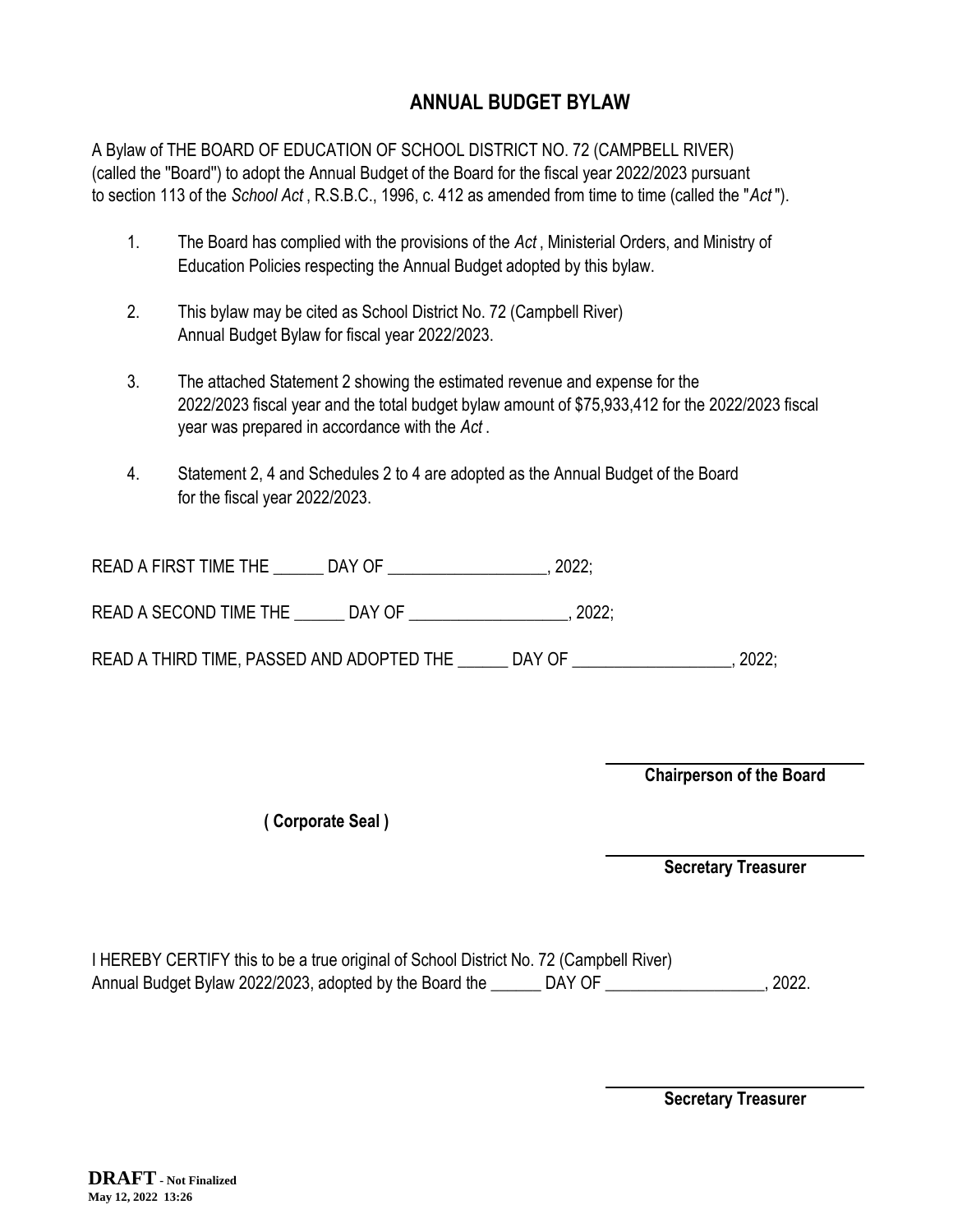Annual Budget - Revenue and Expense Year Ended June 30, 2023

|                                                                                                                                      | 2023                 | 2022                 |
|--------------------------------------------------------------------------------------------------------------------------------------|----------------------|----------------------|
|                                                                                                                                      | <b>Annual Budget</b> | <b>Annual Budget</b> |
| <b>Ministry Operating Grant Funded FTE's</b>                                                                                         |                      |                      |
| School-Age                                                                                                                           | 5,586.000            | 5,491.500            |
| Adult                                                                                                                                | 6.000                | 17.500               |
| Other                                                                                                                                | 77.375               | 60.625               |
| <b>Total Ministry Operating Grant Funded FTE's</b>                                                                                   | 5,669.375            | 5,569.625            |
| <b>Revenues</b>                                                                                                                      | \$                   | \$                   |
| <b>Provincial Grants</b>                                                                                                             |                      |                      |
| Ministry of Education                                                                                                                | 65,426,256           | 62,871,887           |
| Other                                                                                                                                | 70,791               |                      |
| Tuition                                                                                                                              | 877,500              | 337,500              |
| Other Revenue                                                                                                                        | 4,872,176            | 4,613,237            |
| <b>Rentals and Leases</b>                                                                                                            | 134,000              | 124,000              |
| <b>Investment</b> Income                                                                                                             | 100,800              | 131,018              |
| Amortization of Deferred Capital Revenue                                                                                             | 3,211,964            | 3,042,038            |
| <b>Total Revenue</b>                                                                                                                 | 74,693,487           | 71,119,680           |
| <b>Expenses</b>                                                                                                                      |                      |                      |
| Instruction                                                                                                                          | 57,207,120           | 54,898,010           |
| <b>District Administration</b>                                                                                                       | 2,774,114            | 2,902,214            |
| Operations and Maintenance                                                                                                           | 13,614,007           | 12,904,739           |
| <b>Transportation and Housing</b>                                                                                                    | 1,868,171            | 1,710,199            |
| Debt Services                                                                                                                        |                      | 531                  |
| <b>Total Expense</b>                                                                                                                 | 75,463,412           | 72,415,693           |
| <b>Net Revenue (Expense)</b>                                                                                                         | (769, 925)           | (1,296,013)          |
| <b>Budgeted Allocation (Retirement) of Surplus (Deficit)</b>                                                                         | 150,000              | 680,000              |
| <b>Budgeted Surplus (Deficit), for the year</b>                                                                                      | (619, 925)           | (616, 013)           |
| Budgeted Surplus (Deficit), for the year comprised of:<br>Operating Fund Surplus (Deficit)<br>Special Purpose Fund Surplus (Deficit) |                      |                      |
| Capital Fund Surplus (Deficit)                                                                                                       | (619, 925)           | (616, 013)           |
| <b>Budgeted Surplus (Deficit), for the year</b>                                                                                      | (619, 925)           | (616, 013)           |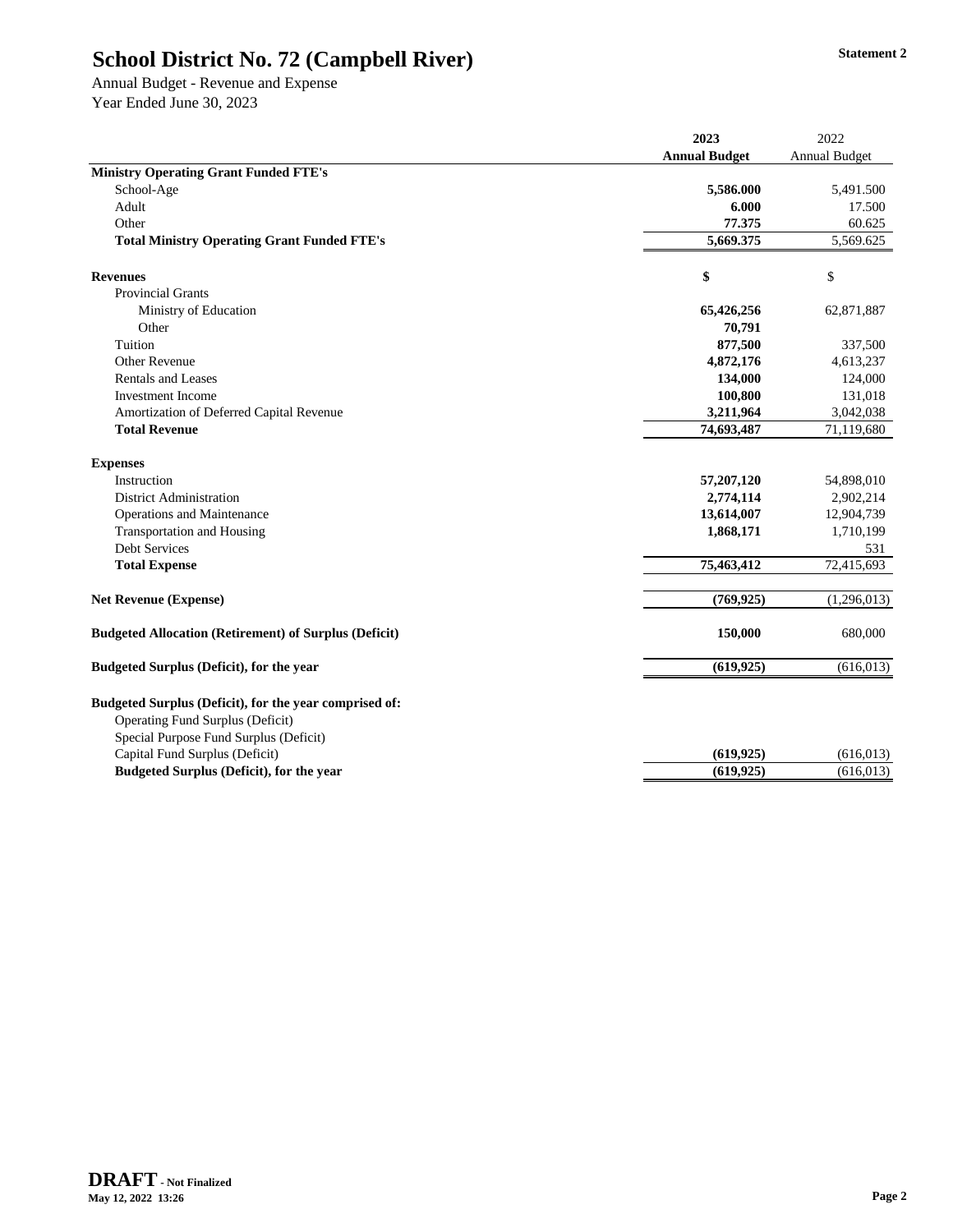Annual Budget - Revenue and Expense Year Ended June 30, 2023

|                                                                     | 2023                 | 2022                 |
|---------------------------------------------------------------------|----------------------|----------------------|
|                                                                     | <b>Annual Budget</b> | <b>Annual Budget</b> |
| <b>Budget Bylaw Amount</b>                                          |                      |                      |
| <b>Operating - Total Expense</b>                                    | 62,357,308           | 60,662,967           |
| <b>Operating - Tangible Capital Assets Purchased</b>                | 270,000              | 350,000              |
| Special Purpose Funds - Total Expense                               | 7,589,897            | 7.048.727            |
| Capital Fund - Total Expense                                        | 5,516,207            | 4.703.999            |
| Capital Fund - Tangible Capital Assets Purchased from Local Capital | 200,000              | 250,000              |
| <b>Total Budget Bylaw Amount</b>                                    | 75,933,412           | 73.015.693           |

#### **Approved by the Board**

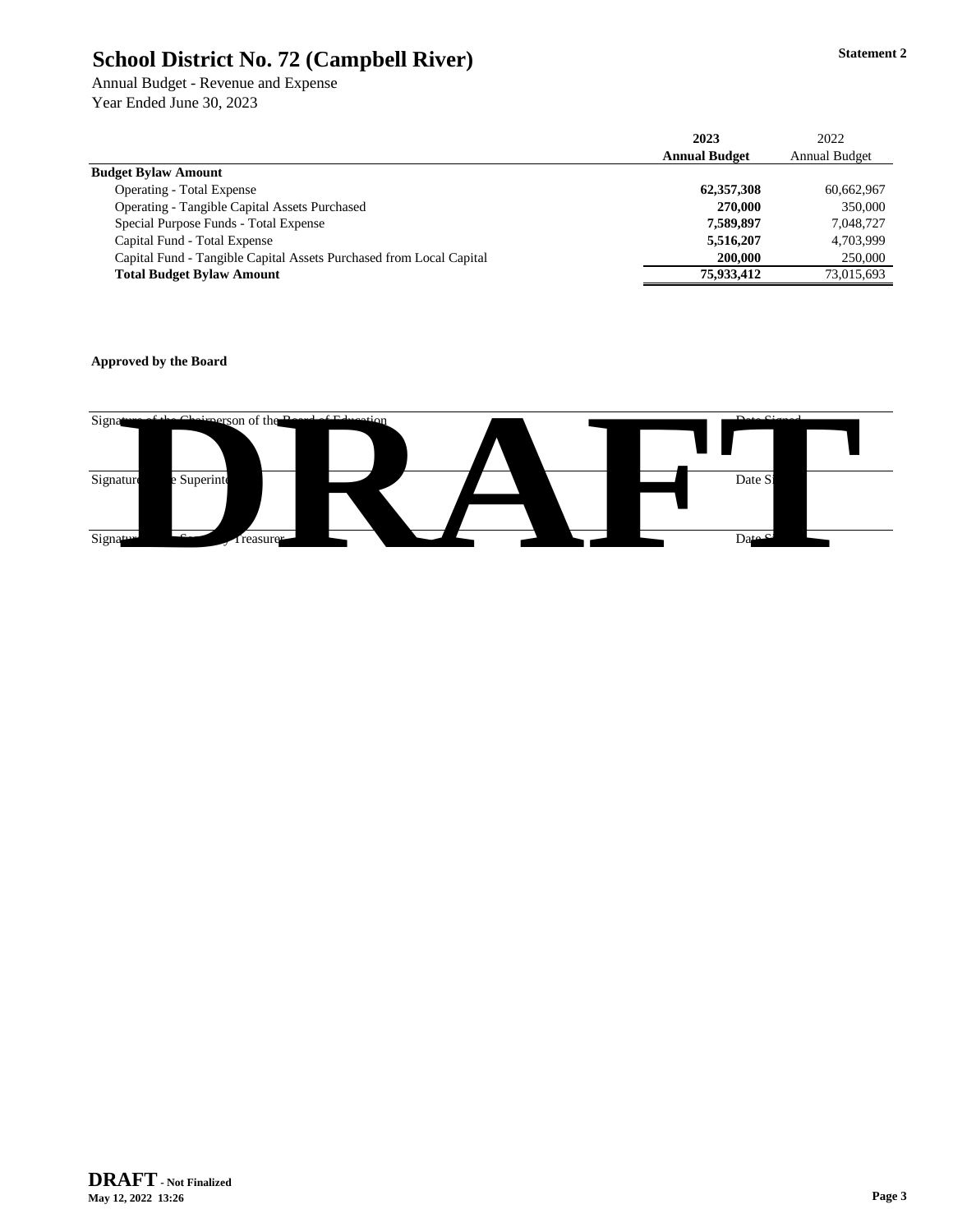Annual Budget - Changes in Net Financial Assets (Debt) Year Ended June 30, 2023

|                                                          | 2023                 | 2022                 |
|----------------------------------------------------------|----------------------|----------------------|
|                                                          | <b>Annual Budget</b> | <b>Annual Budget</b> |
|                                                          | \$                   | J                    |
| Surplus (Deficit) for the year                           | (769, 925)           | (1,296,013)          |
| <b>Effect of change in Tangible Capital Assets</b>       |                      |                      |
| <b>Acquisition of Tangible Capital Assets</b>            |                      |                      |
| From Operating and Special Purpose Funds                 | (270,000)            | (350,000)            |
| From Local Capital                                       | (200,000)            | (250,000)            |
| From Deferred Capital Revenue                            | (2,070,683)          | (1,923,344)          |
| <b>Total Acquisition of Tangible Capital Assets</b>      | (2,540,683)          | (2,523,344)          |
| Amortization of Tangible Capital Assets                  | 4,306,889            | 4,282,298            |
| <b>Total Effect of change in Tangible Capital Assets</b> | 1,766,206            | 1,758,954            |
|                                                          |                      |                      |
| (Increase) Decrease in Net Financial Assets (Debt)       | 996,281              | 462,941              |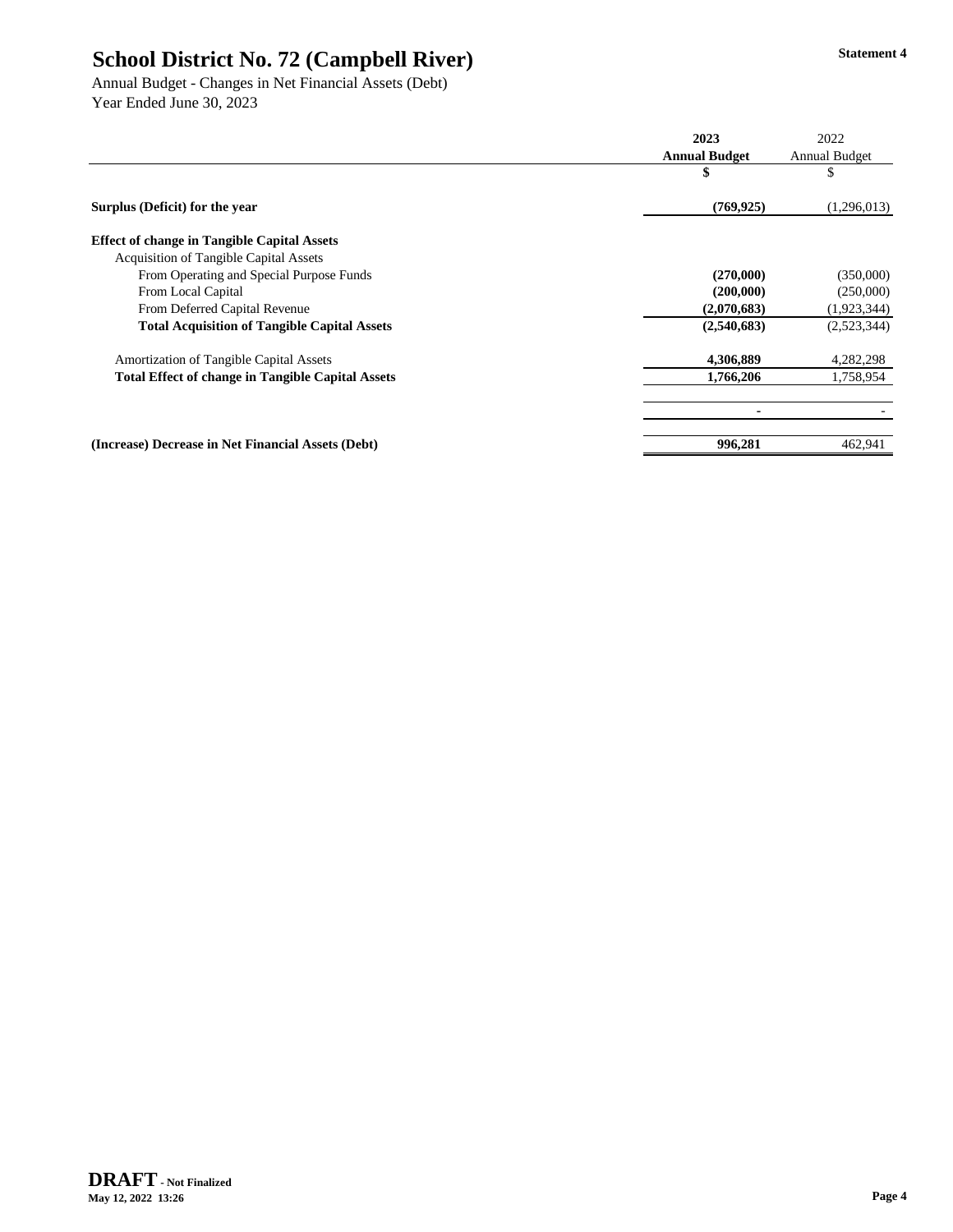Annual Budget - Operating Revenue and Expense Year Ended June 30, 2023

|                                                  | 2023                 | 2022                 |
|--------------------------------------------------|----------------------|----------------------|
|                                                  | <b>Annual Budget</b> | <b>Annual Budget</b> |
|                                                  | \$                   | \$                   |
| <b>Revenues</b>                                  |                      |                      |
| <b>Provincial Grants</b>                         |                      |                      |
| Ministry of Education                            | 59,065,983           | 57,511,388           |
| Tuition                                          | 877,500              | 337,500              |
| Other Revenue                                    | 2,504,825            | 2,505,171            |
| <b>Rentals and Leases</b>                        | 134,000              | 124,000              |
| <b>Investment Income</b>                         | 95,000               | 124,686              |
| <b>Total Revenue</b>                             | 62,677,308           | 60,602,745           |
| <b>Expenses</b>                                  |                      |                      |
| Instruction                                      | 49,926,677           | 48, 165, 152         |
| District Administration                          | 2,774,114            | 2,902,214            |
| <b>Operations and Maintenance</b>                | 8,158,487            | 8,096,058            |
| <b>Transportation and Housing</b>                | 1,498,030            | 1,499,543            |
| <b>Total Expense</b>                             | 62,357,308           | 60,662,967           |
| <b>Net Revenue (Expense)</b>                     | 320,000              | (60, 222)            |
| <b>Budgeted Prior Year Surplus Appropriation</b> | 150,000              | 680,000              |
| Net Transfers (to) from other funds              |                      |                      |
| Tangible Capital Assets Purchased                | (270,000)            | (350,000)            |
| Local Capital                                    | (200,000)            | (250,000)            |
| Other                                            |                      | (19,778)             |
| <b>Total Net Transfers</b>                       | (470,000)            | (619,778)            |
| <b>Budgeted Surplus (Deficit), for the year</b>  | ٠                    |                      |
|                                                  |                      |                      |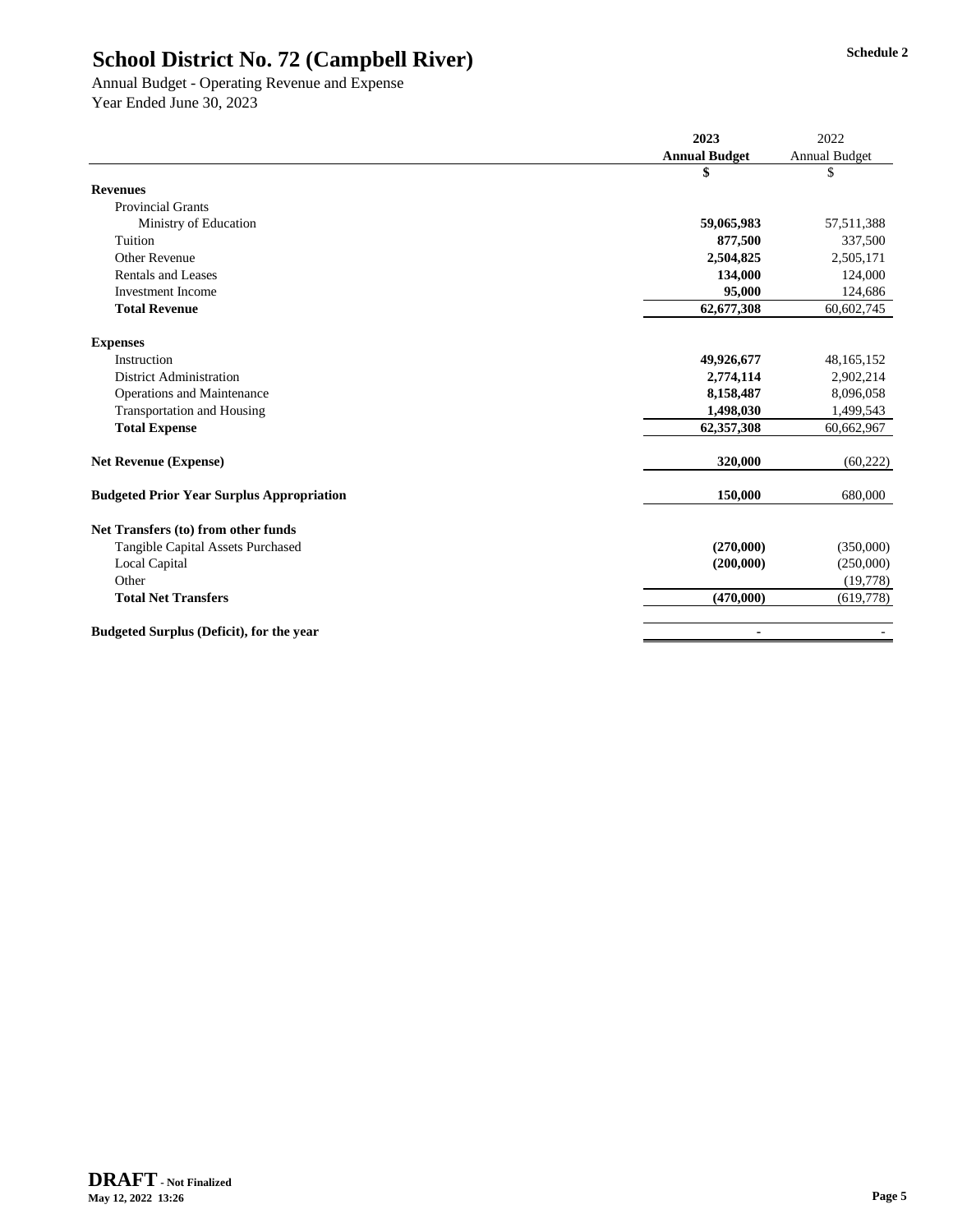Annual Budget - Schedule of Operating Revenue by Source Year Ended June 30, 2023

|                                                        | 2023                 | 2022                 |
|--------------------------------------------------------|----------------------|----------------------|
|                                                        | <b>Annual Budget</b> | <b>Annual Budget</b> |
|                                                        | \$                   | \$                   |
| <b>Provincial Grants - Ministry of Education</b>       |                      |                      |
| Operating Grant, Ministry of Education                 | 60,647,353           | 59, 111, 745         |
| <b>ISC/LEA Recovery</b>                                | (2,046,112)          | (2,071,945)          |
| Other Ministry of Education Grants                     |                      |                      |
| Pay Equity                                             | 75,322               | 75,322               |
| <b>Funding for Graduated Adults</b>                    | 2,442                | 10,551               |
| <b>Student Transportation Fund</b>                     | 316,860              | 316,860              |
| <b>Support Staff Benefits Grant</b>                    | 61,931               | 60,668               |
| <b>Foundation Skills Assessment</b>                    | 8,187                | 8,187                |
| <b>Total Provincial Grants - Ministry of Education</b> | 59,065,983           | 57,511,388           |
| <b>Tuition</b>                                         |                      |                      |
| International and Out of Province Students             | 877,500              | 337,500              |
| <b>Total Tuition</b>                                   | 877,500              | 337,500              |
| <b>Other Revenues</b>                                  |                      |                      |
| Other School District/Education Authorities            | 380,587              | 355,100              |
| <b>Funding from First Nations</b>                      | 2,046,112            | 2,071,945            |
| Miscellaneous                                          |                      |                      |
| <b>Contract Services - Learning Support Services</b>   | 71,626               | 71,626               |
| Miscellaneous Revenue/Transcripts                      | 6,500                | 6,500                |
| <b>Total Other Revenue</b>                             | 2,504,825            | 2,505,171            |
| <b>Rentals and Leases</b>                              | 134,000              | 124,000              |
| <b>Investment Income</b>                               | 95,000               | 124,686              |
| <b>Total Operating Revenue</b>                         | 62,677,308           | 60,602,745           |
|                                                        |                      |                      |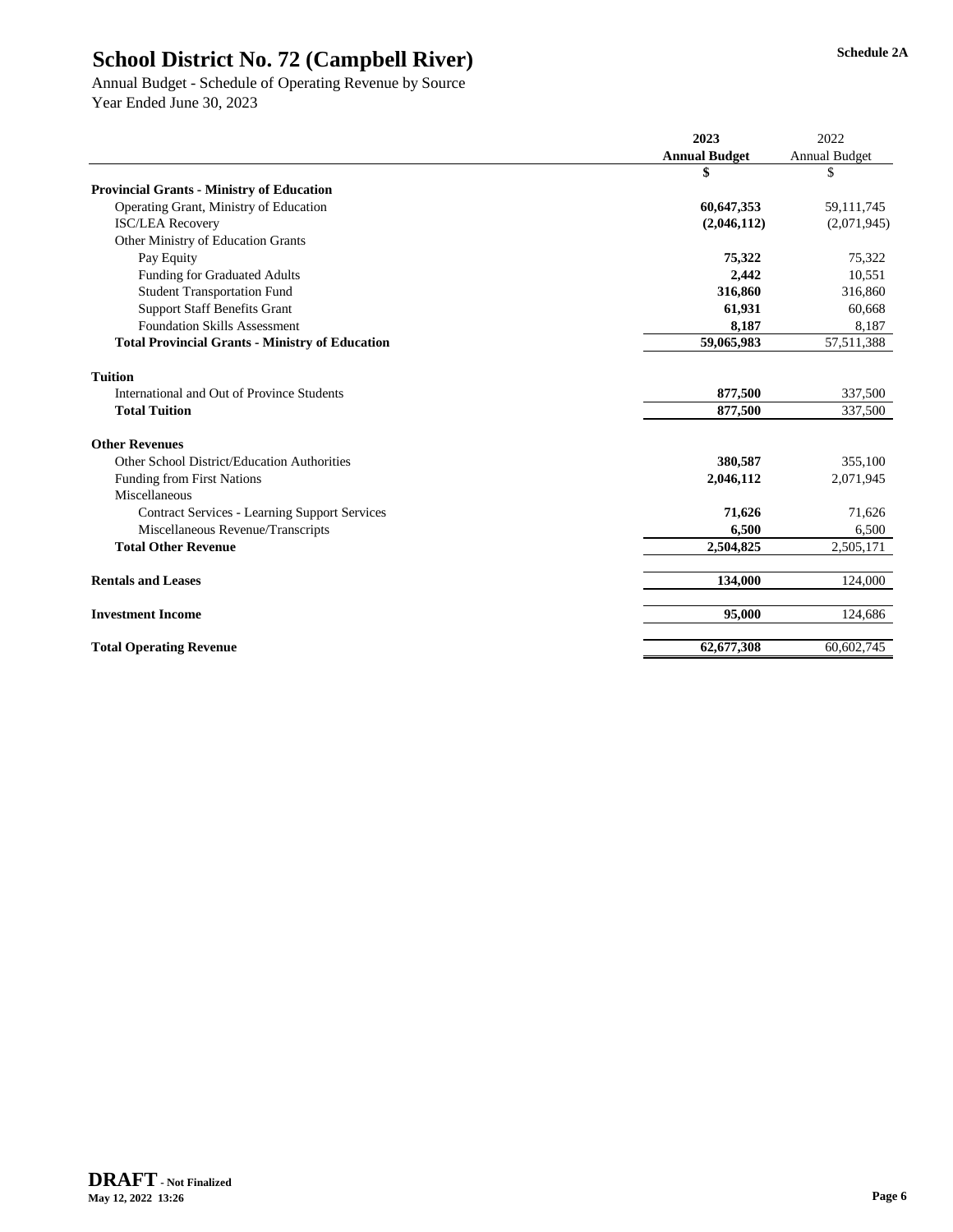Annual Budget - Schedule of Operating Expense by Object Year Ended June 30, 2023

|                                     | 2023                 | 2022                 |
|-------------------------------------|----------------------|----------------------|
|                                     | <b>Annual Budget</b> | <b>Annual Budget</b> |
|                                     | \$                   | \$                   |
| <b>Salaries</b>                     |                      |                      |
| Teachers                            | 26,892,953           | 25,714,025           |
| Principals and Vice Principals      | 4,112,672            | 4,330,960            |
| <b>Educational Assistants</b>       | 5,348,887            | 5,245,908            |
| <b>Support Staff</b>                | 6,555,198            | 6,616,917            |
| <b>Other Professionals</b>          | 1,526,116            | 1,773,725            |
| <b>Substitutes</b>                  | 1,543,744            | 1,026,195            |
| <b>Total Salaries</b>               | 45,979,570           | 44,707,730           |
| <b>Employee Benefits</b>            | 9,843,810            | 10,038,498           |
| <b>Total Salaries and Benefits</b>  | 55,823,380           | 54,746,228           |
| <b>Services and Supplies</b>        |                      |                      |
| Services                            | 1,937,455            | 1,039,620            |
| <b>Student Transportation</b>       | 47,451               | 57,050               |
| Professional Development and Travel | 746,712              | 710,339              |
| Rentals and Leases                  | 69,700               | 79,435               |
| Dues and Fees                       | 60,900               | 54,381               |
| Insurance                           | 138,000              | 173,581              |
| Supplies                            | 2,130,805            | 2,153,432            |
| <b>Utilities</b>                    | 1,402,905            | 1,648,901            |
| <b>Total Services and Supplies</b>  | 6,533,928            | 5,916,739            |
| <b>Total Operating Expense</b>      | 62,357,308           | 60,662,967           |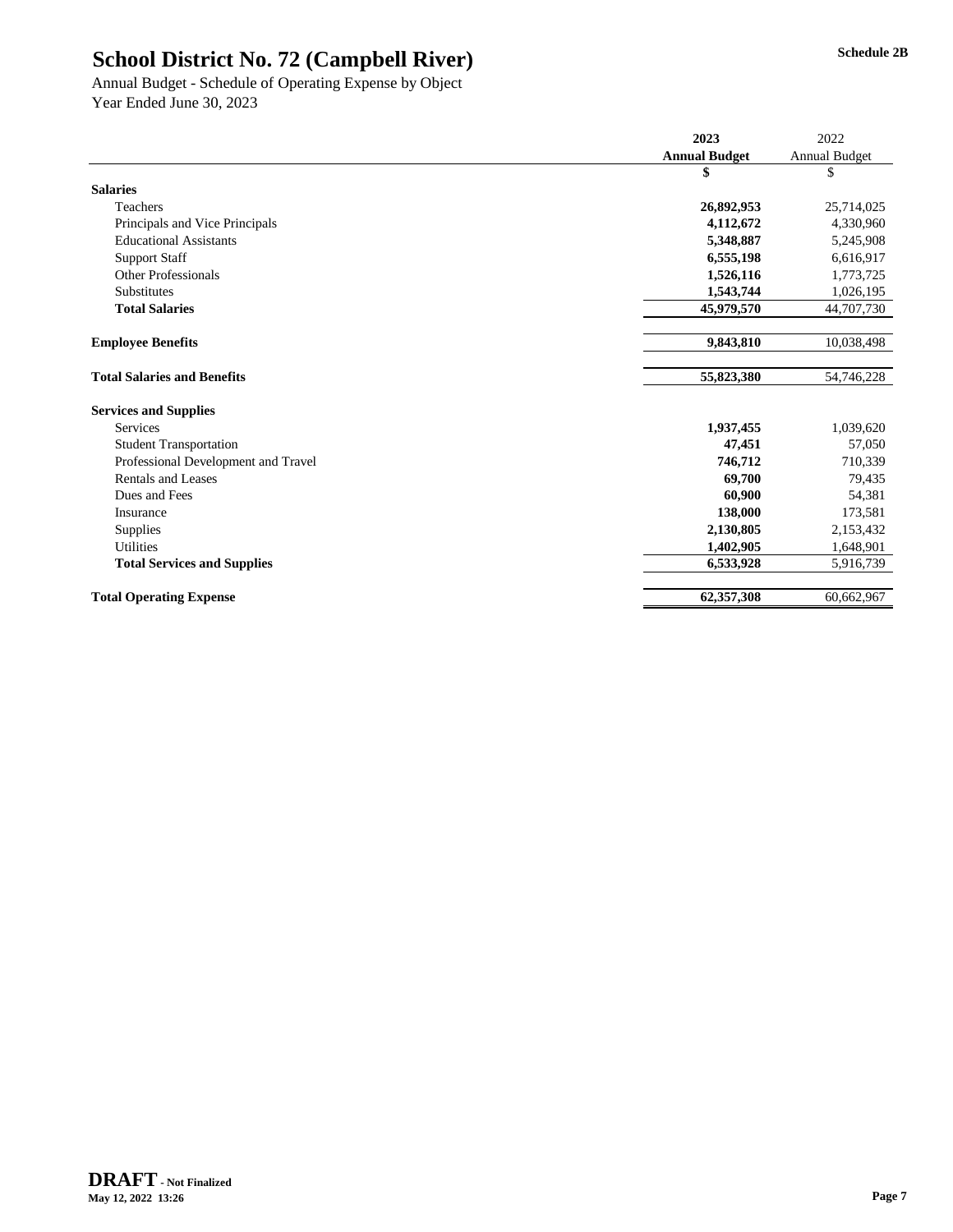# **Schedule 2C School District No. 72 (Campbell River)**

Annual Budget - Operating Expense by Function, Program and Object

|                                                 | <b>Teachers</b><br><b>Salaries</b> | Principals and<br><b>Vice Principals</b><br><b>Salaries</b> | <b>Educational</b><br><b>Assistants</b><br><b>Salaries</b> | <b>Support</b><br><b>Staff</b><br><b>Salaries</b> | Other<br><b>Professionals</b><br><b>Salaries</b> | <b>Substitutes</b><br><b>Salaries</b> | <b>Total</b><br><b>Salaries</b> |
|-------------------------------------------------|------------------------------------|-------------------------------------------------------------|------------------------------------------------------------|---------------------------------------------------|--------------------------------------------------|---------------------------------------|---------------------------------|
|                                                 | \$                                 | \$                                                          | \$                                                         | \$                                                | \$                                               | \$                                    | \$                              |
| 1 Instruction                                   |                                    |                                                             |                                                            |                                                   |                                                  |                                       |                                 |
| 1.02 Regular Instruction                        | 20,139,209                         | 873,619                                                     | 95,715                                                     | 596,703                                           | 23,898                                           | 1,521,744                             | 23,250,888                      |
| 1.03 Career Programs                            |                                    |                                                             |                                                            |                                                   |                                                  |                                       |                                 |
| 1.07 Library Services                           | 833,452                            |                                                             |                                                            | 107,677                                           |                                                  |                                       | 941,129                         |
| 1.08 Counselling                                | 1,040,432                          |                                                             |                                                            | 21,638                                            |                                                  |                                       | 1,062,070                       |
| 1.10 Special Education                          | 3,530,276                          | 315,794                                                     | 4,484,445                                                  | 45,660                                            |                                                  | 10,000                                | 8,386,175                       |
| 1.30 English Language Learning                  | 346,229                            |                                                             |                                                            |                                                   |                                                  |                                       | 346,229                         |
| 1.31 Indigenous Education                       | 574,191                            | 144,024                                                     | 766,052                                                    | 45,660                                            |                                                  | 12,000                                | 1,541,927                       |
| 1.41 School Administration                      |                                    | 2,779,235                                                   |                                                            | 575,468                                           |                                                  |                                       | 3,354,703                       |
| 1.60 Summer School                              | 117,355                            |                                                             | 2,675                                                      | 7,496                                             |                                                  |                                       | 127,526                         |
| 1.62 International and Out of Province Students | 311,809                            |                                                             |                                                            | 45,660                                            | 95,592                                           |                                       | 453,061                         |
| <b>Total Function 1</b>                         | 26,892,953                         | 4,112,672                                                   | 5,348,887                                                  | 1,445,962                                         | 119,490                                          | 1,543,744                             | 39,463,708                      |
| <b>4 District Administration</b>                |                                    |                                                             |                                                            |                                                   |                                                  |                                       |                                 |
| 4.11 Educational Administration                 |                                    |                                                             |                                                            | 78,274                                            | 517,952                                          |                                       | 596,226                         |
| 4.40 School District Governance                 |                                    |                                                             |                                                            |                                                   | 99,140                                           |                                       | 99,140                          |
| 4.41 Business Administration                    |                                    |                                                             |                                                            | 295,840                                           | 641,938                                          |                                       | 937,778                         |
| <b>Total Function 4</b>                         | $\blacksquare$                     | $\overline{a}$                                              | $\overline{a}$                                             | 374,114                                           | 1,259,030                                        | ä,                                    | 1,633,144                       |
|                                                 |                                    |                                                             |                                                            |                                                   |                                                  |                                       |                                 |
| <b>5 Operations and Maintenance</b>             |                                    |                                                             |                                                            |                                                   |                                                  |                                       |                                 |
| 5.41 Operations and Maintenance Administration  |                                    |                                                             |                                                            | 53,584                                            |                                                  |                                       | 53,584                          |
| 5.50 Maintenance Operations                     |                                    |                                                             |                                                            | 3,594,091                                         | 147,596                                          |                                       | 3,741,687                       |
| 5.52 Maintenance of Grounds                     |                                    |                                                             |                                                            | 331,677                                           |                                                  |                                       | 331,677                         |
| 5.56 Utilities                                  |                                    |                                                             |                                                            |                                                   |                                                  |                                       |                                 |
| <b>Total Function 5</b>                         | $\blacksquare$                     | $\blacksquare$                                              | $\blacksquare$                                             | 3,979,352                                         | 147,596                                          | $\blacksquare$                        | 4,126,948                       |
| <b>7 Transportation and Housing</b>             |                                    |                                                             |                                                            |                                                   |                                                  |                                       |                                 |
| 7.70 Student Transportation                     |                                    |                                                             |                                                            | 755,770                                           |                                                  |                                       | 755,770                         |
| 7.73 Housing                                    |                                    |                                                             |                                                            |                                                   |                                                  |                                       |                                 |
| <b>Total Function 7</b>                         | $\blacksquare$                     | $\overline{\phantom{a}}$                                    | $\sim$                                                     | 755,770                                           | $\overline{a}$                                   | ÷                                     | 755,770                         |
|                                                 |                                    |                                                             |                                                            |                                                   |                                                  |                                       |                                 |
| <b>9 Debt Services</b>                          |                                    |                                                             |                                                            |                                                   |                                                  |                                       |                                 |
| <b>Total Function 9</b>                         | $\blacksquare$                     | $\blacksquare$                                              | $\blacksquare$                                             | $\blacksquare$                                    | $\blacksquare$                                   | $\blacksquare$                        |                                 |
| <b>Total Functions 1 - 9</b>                    | 26,892,953                         | 4,112,672                                                   | 5,348,887                                                  | 6,555,198                                         | 1,526,116                                        | 1,543,744                             | 45,979,570                      |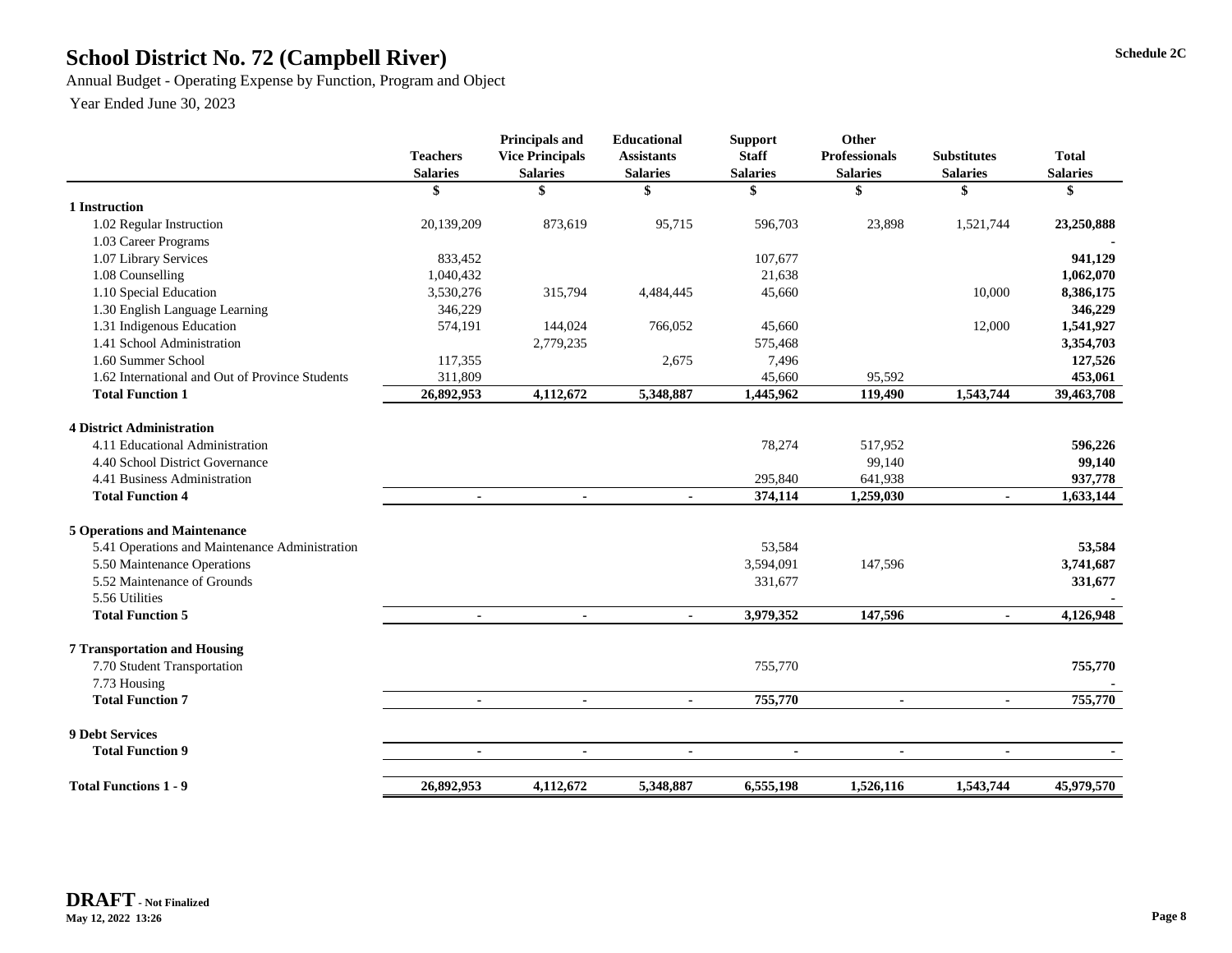# **Schedule 2C School District No. 72 (Campbell River)**

Annual Budget - Operating Expense by Function, Program and Object

|                                                 | <b>Total</b>    | <b>Total Salaries</b><br><b>Services and</b><br><b>Employee</b> |                |                 | 2023                 | 2022                 |
|-------------------------------------------------|-----------------|-----------------------------------------------------------------|----------------|-----------------|----------------------|----------------------|
|                                                 | <b>Salaries</b> | <b>Benefits</b>                                                 | and Benefits   | <b>Supplies</b> | <b>Annual Budget</b> | <b>Annual Budget</b> |
|                                                 | \$              | \$                                                              | \$             | S               |                      | \$                   |
| 1 Instruction                                   |                 |                                                                 |                |                 |                      |                      |
| 1.02 Regular Instruction                        | 23,250,888      | 4,837,371                                                       | 28,088,259     | 1,262,620       | 29,350,879           | 27,567,447           |
| 1.03 Career Programs                            |                 |                                                                 |                |                 |                      | 34,690               |
| 1.07 Library Services                           | 941,129         | 212,667                                                         | 1,153,796      | 274,832         | 1,428,628            | 1,639,702            |
| 1.08 Counselling                                | 1,062,070       | 232,300                                                         | 1,294,370      |                 | 1,294,370            | 1,393,497            |
| 1.10 Special Education                          | 8,386,175       | 1,708,964                                                       | 10,095,139     | 149,812         | 10,244,951           | 10,069,845           |
| 1.30 English Language Learning                  | 346,229         | 75,189                                                          | 421,418        |                 | 421,418              | 370,285              |
| 1.31 Indigenous Education                       | 1,541,927       | 380,824                                                         | 1,922,751      | 33,499          | 1,956,250            | 1,969,219            |
| 1.41 School Administration                      | 3,354,703       | 693,207                                                         | 4,047,910      | 235,127         | 4,283,037            | 4,601,507            |
| 1.60 Summer School                              | 127,526         |                                                                 | 127,526        | 3,718           | 131,244              | 181,460              |
| 1.62 International and Out of Province Students | 453,061         | 102,224                                                         | 555,285        | 260,615         | 815,900              | 337,500              |
| <b>Total Function 1</b>                         | 39,463,708      | 8,242,746                                                       | 47,706,454     | 2,220,223       | 49,926,677           | 48,165,152           |
| <b>4 District Administration</b>                |                 |                                                                 |                |                 |                      |                      |
| 4.11 Educational Administration                 | 596,226         | 134,810                                                         | 731,036        | 86,401          | 817,437              | 911,215              |
| 4.40 School District Governance                 | 99,140          | 6,188                                                           | 105,328        | 148,133         | 253,461              | 213,124              |
| 4.41 Business Administration                    | 937,778         | 265,577                                                         | 1,203,355      | 499,861         | 1,703,216            | 1,777,875            |
| <b>Total Function 4</b>                         | 1,633,144       | 406,575                                                         | 2,039,719      | 734,395         | 2,774,114            | 2,902,214            |
|                                                 |                 |                                                                 |                |                 |                      |                      |
| <b>5 Operations and Maintenance</b>             |                 |                                                                 |                |                 |                      |                      |
| 5.41 Operations and Maintenance Administration  | 53,584          | 24,302                                                          | 77,886         | 110,702         | 188,588              | 402,122              |
| 5.50 Maintenance Operations                     | 3,741,687       | 899,548                                                         | 4,641,235      | 1,316,402       | 5,957,637            | 5,523,703            |
| 5.52 Maintenance of Grounds                     | 331,677         | 81,680                                                          | 413,357        | 139,500         | 552,857              | 696,492              |
| 5.56 Utilities                                  |                 |                                                                 |                | 1,459,405       | 1,459,405            | 1,473,741            |
| <b>Total Function 5</b>                         | 4,126,948       | 1,005,530                                                       | 5,132,478      | 3,026,009       | 8,158,487            | 8,096,058            |
| <b>7 Transportation and Housing</b>             |                 |                                                                 |                |                 |                      |                      |
| 7.70 Student Transportation                     | 755,770         | 188,959                                                         | 944,729        | 503,301         | 1,448,030            | 1,439,543            |
| 7.73 Housing                                    |                 |                                                                 |                | 50,000          | 50,000               | 60,000               |
| <b>Total Function 7</b>                         | 755,770         | 188,959                                                         | 944,729        | 553,301         | 1,498,030            | 1,499,543            |
|                                                 |                 |                                                                 |                |                 |                      |                      |
| <b>9 Debt Services</b>                          |                 |                                                                 |                |                 |                      |                      |
| <b>Total Function 9</b>                         | $\blacksquare$  | $\blacksquare$                                                  | $\blacksquare$ | $\blacksquare$  | $\blacksquare$       |                      |
| <b>Total Functions 1 - 9</b>                    | 45,979,570      | 9,843,810                                                       | 55,823,380     | 6,533,928       | 62,357,308           | 60,662,967           |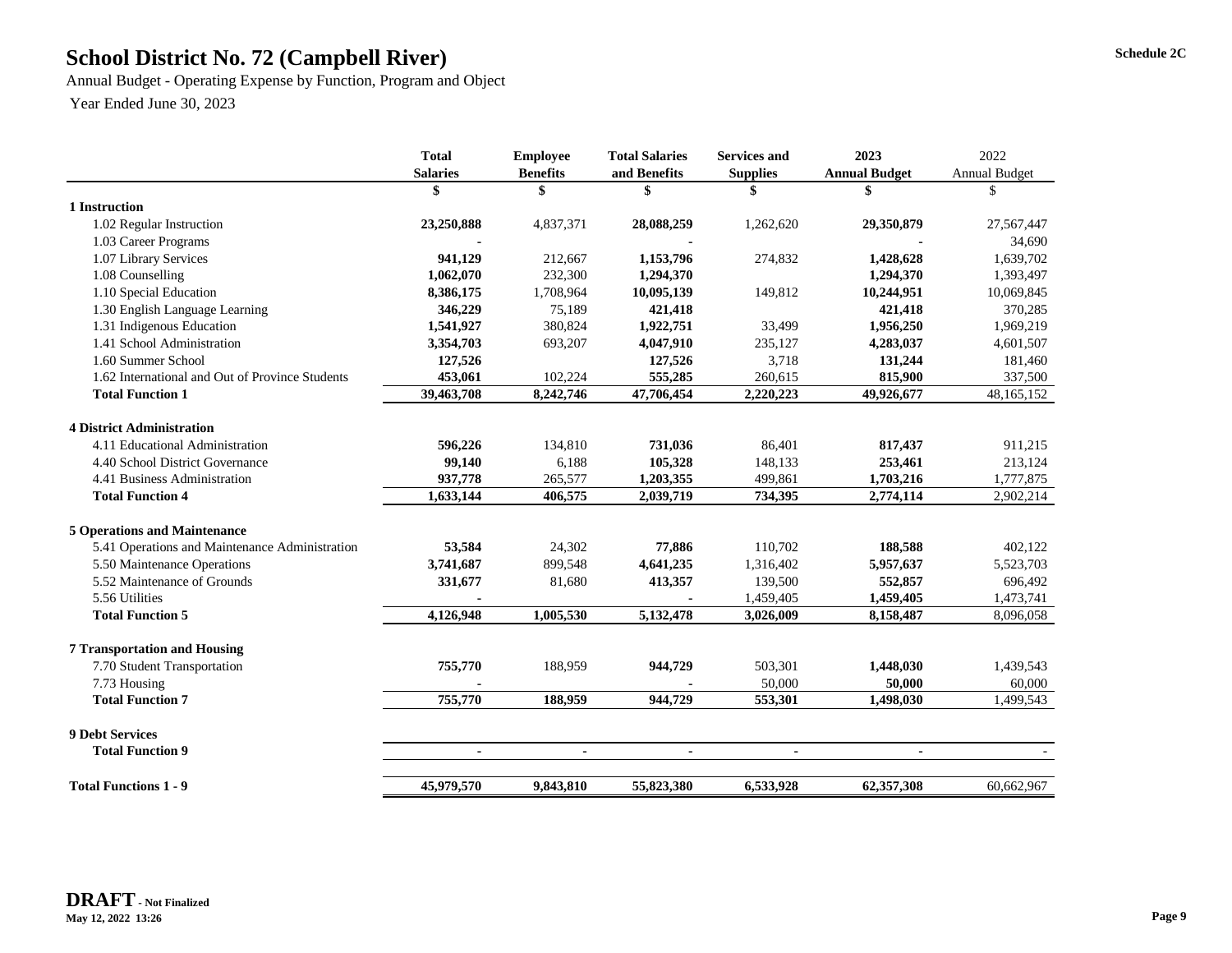Annual Budget - Special Purpose Revenue and Expense Year Ended June 30, 2023

|                                                 | 2023                 | 2022          |  |
|-------------------------------------------------|----------------------|---------------|--|
|                                                 | <b>Annual Budget</b> | Annual Budget |  |
|                                                 | \$                   | \$            |  |
| <b>Revenues</b>                                 |                      |               |  |
| <b>Provincial Grants</b>                        |                      |               |  |
| Ministry of Education                           | 5,150,955            | 4,939,329     |  |
| Other                                           | 70,791               |               |  |
| Other Revenue                                   | 2,367,351            | 2,108,066     |  |
| <b>Investment Income</b>                        | 800                  | 1,332         |  |
| <b>Total Revenue</b>                            | 7,589,897            | 7,048,727     |  |
| <b>Expenses</b>                                 |                      |               |  |
| Instruction                                     | 7,280,443            | 6,732,858     |  |
| <b>Operations and Maintenance</b>               | 263,177              | 263,128       |  |
| <b>Transportation and Housing</b>               | 46,277               | 52,741        |  |
| <b>Total Expense</b>                            | 7,589,897            | 7,048,727     |  |
| <b>Budgeted Surplus (Deficit), for the year</b> |                      |               |  |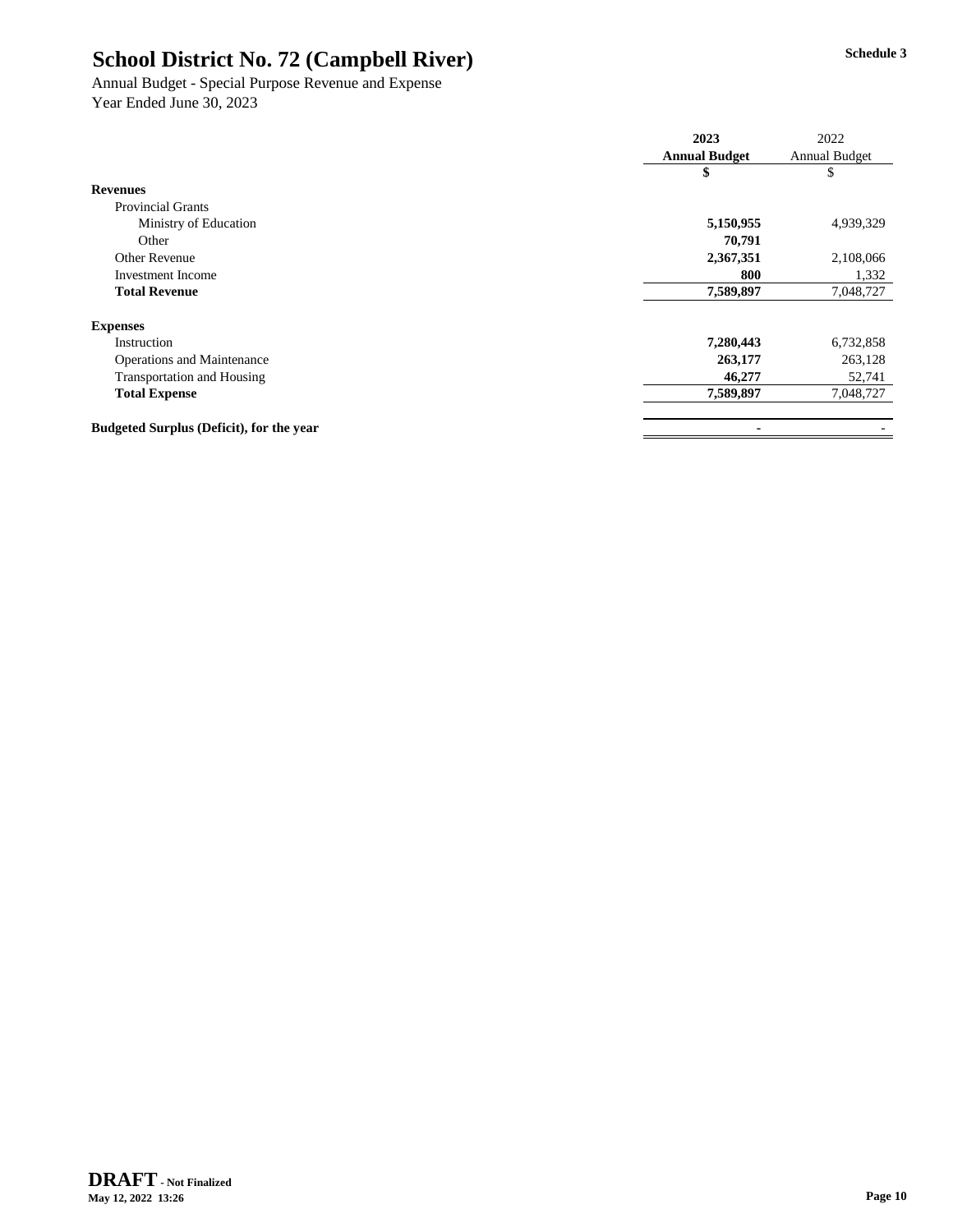#### **Schedule 3A School District No. 72 (Campbell River)**

Annual Budget - Changes in Special Purpose Funds

|                                           | Annual          | Learning       | Scholarships     | School         |                          | Ready,                   |             |                                      | <b>Classroom</b>   |
|-------------------------------------------|-----------------|----------------|------------------|----------------|--------------------------|--------------------------|-------------|--------------------------------------|--------------------|
|                                           | <b>Facility</b> | Improvement    | and              | Generated      | <b>Strong</b>            | Set,                     |             |                                      | <b>Enhancement</b> |
|                                           | Grant           | Fund           | <b>Bursaries</b> | <b>Funds</b>   | <b>Start</b>             | Learn                    | <b>OLEP</b> | <b>CommunityLINK Fund - Overhead</b> |                    |
|                                           |                 |                |                  | \$             | \$                       |                          |             |                                      |                    |
| Deferred Revenue, beginning of year       |                 |                | 141,005          | 723,464        |                          |                          |             |                                      |                    |
| <b>Add:</b> Restricted Grants             |                 |                |                  |                |                          |                          |             |                                      |                    |
| Provincial Grants - Ministry of Education | 263,177         | 206,429        |                  |                | 128,000                  | 29,400                   | 151,175     | 551,048                              | 291,660            |
| Other                                     |                 |                | 8,000            | 2,000,000      |                          |                          |             |                                      |                    |
| Investment Income                         |                 |                | 800              |                |                          |                          |             |                                      |                    |
|                                           | 263,177         | 206,429        | 8,800            | 2,000,000      | 128,000                  | 29,400                   | 151,175     | 551,048                              | 291,660            |
| Less: Allocated to Revenue                | 263,177         | 206,429        | 26,125           | 2,250,000      | 128,000                  | 29,400                   | 151,175     | 551,048                              | 291,660            |
| Deferred Revenue, end of year             | $\blacksquare$  | $\blacksquare$ | 123,680          | 473,464        | $\overline{a}$           | $\sim$                   | $\sim$      | $\blacksquare$                       |                    |
| <b>Revenues</b>                           |                 |                |                  |                |                          |                          |             |                                      |                    |
| Provincial Grants - Ministry of Education | 263,177         | 206,429        |                  |                | 128,000                  | 29,400                   | 151,175     | 551,048                              | 291,660            |
| Provincial Grants - Other                 |                 |                |                  |                |                          |                          |             |                                      |                    |
| Other Revenue                             |                 |                | 25,325           | 2,250,000      |                          |                          |             |                                      |                    |
| <b>Investment Income</b>                  |                 |                | 800              |                |                          |                          |             |                                      |                    |
|                                           | 263,177         | 206,429        | 26,125           | 2,250,000      | 128,000                  | 29,400                   | 151,175     | 551,048                              | 291,660            |
| <b>Expenses</b>                           |                 |                |                  |                |                          |                          |             |                                      |                    |
| Salaries                                  |                 |                |                  |                |                          |                          |             |                                      |                    |
| Teachers                                  |                 |                |                  |                |                          |                          |             |                                      |                    |
| Principals and Vice Principals            |                 |                |                  |                |                          |                          | 54,680      |                                      |                    |
| <b>Educational Assistants</b>             |                 | 166,475        |                  |                |                          |                          |             | 333,514                              |                    |
| <b>Support Staff</b>                      |                 |                |                  |                | 72,931                   |                          |             |                                      | 40,323             |
| Other Professionals                       |                 |                |                  |                |                          |                          |             |                                      | 194,887            |
| Substitutes                               |                 |                |                  |                |                          |                          |             |                                      |                    |
|                                           |                 | 166,475        |                  |                | 72,931                   |                          | 54,680      | 333,514                              | 235,210            |
| <b>Employee Benefits</b>                  |                 | 39,954         |                  |                | 36,596                   |                          | 10,990      | 88,408                               | 56,450             |
| Services and Supplies                     | 263,177         |                | 26,125           | 2,250,000      | 18,473                   | 29,400                   | 85,505      | 129,126                              |                    |
|                                           | 263,177         | 206,429        | 26,125           | 2,250,000      | 128,000                  | 29,400                   | 151,175     | 551,048                              | 291,660            |
| <b>Net Revenue (Expense)</b>              | $\sim$          | $\sim$         | $\sim$           | $\blacksquare$ | $\overline{\phantom{a}}$ | $\overline{\phantom{a}}$ | $\sim$      | $\sim$                               |                    |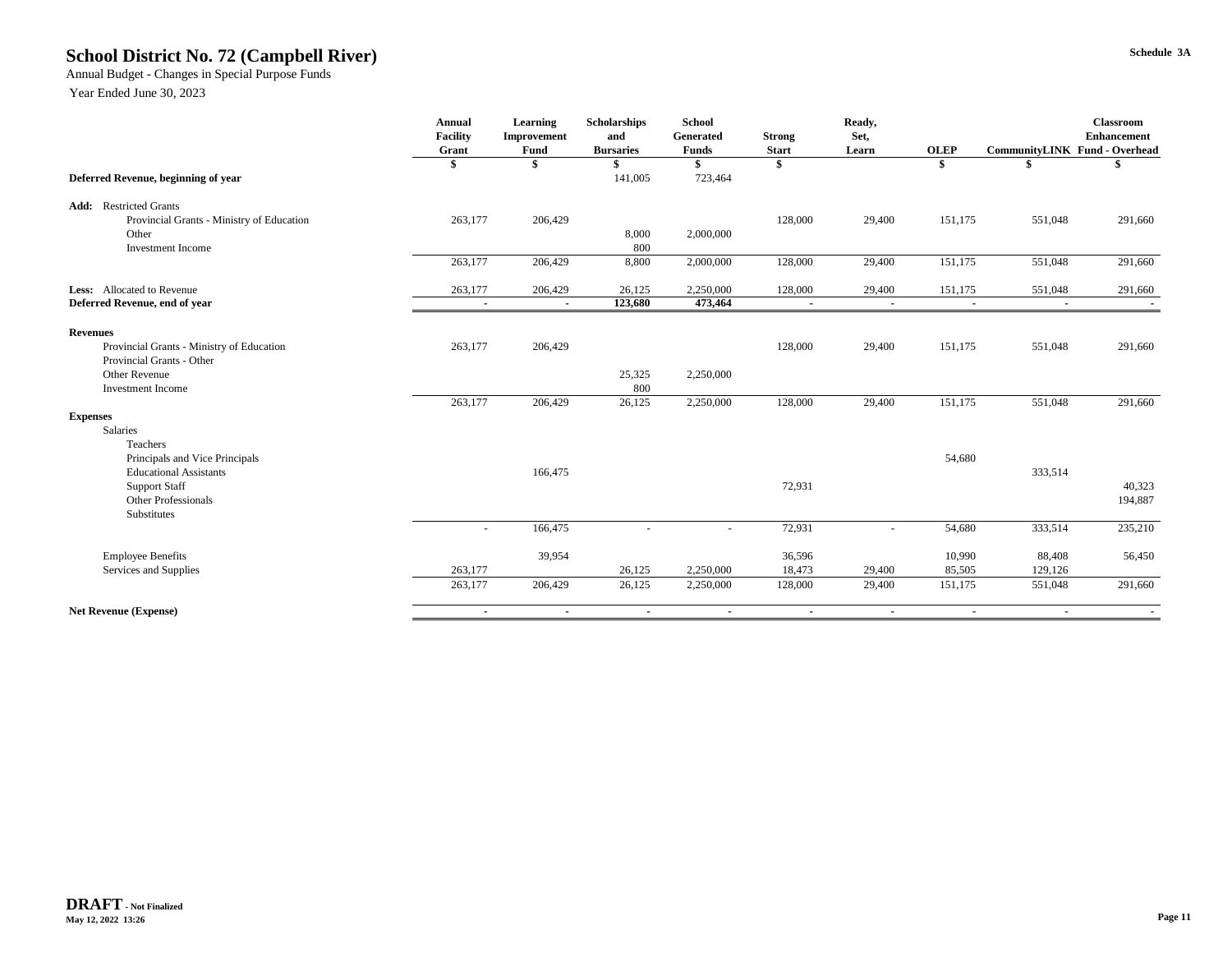#### **Schedule 3A School District No. 72 (Campbell River)**

#### Annual Budget - Changes in Special Purpose Funds

|                                           | <b>Classroom</b><br><b>Enhancement</b><br><b>Fund - Staffing</b> | <b>First Nation</b><br><b>Student</b><br><b>Transportation</b> | <b>Oasis</b><br><b>PRP</b> | Headstart<br><b>PRP</b> | <b>Provincial</b><br>Literacy | <b>District</b><br><b>Trust Funds</b> | <b>Van Foundation</b><br><b>KELP Grant</b> | <b>TOTAL</b>     |
|-------------------------------------------|------------------------------------------------------------------|----------------------------------------------------------------|----------------------------|-------------------------|-------------------------------|---------------------------------------|--------------------------------------------|------------------|
|                                           |                                                                  |                                                                | \$                         | \$                      | \$                            | \$                                    | \$                                         | \$               |
| Deferred Revenue, beginning of year       |                                                                  | 46,277                                                         |                            |                         | 52,815                        | 52,631                                | 70,791                                     | 1,086,983        |
| <b>Add:</b> Restricted Grants             |                                                                  |                                                                |                            |                         |                               |                                       |                                            |                  |
| Provincial Grants - Ministry of Education | 3,251,249                                                        |                                                                | 87,060                     | 87,060                  |                               |                                       |                                            | 5,046,258        |
| Other                                     |                                                                  |                                                                |                            |                         |                               | 45,000                                |                                            | 2,053,000        |
| <b>Investment Income</b>                  | 3,251,249                                                        |                                                                | 87,060                     | 87,060                  |                               | 45,000                                | $\sim$                                     | 800<br>7,100,058 |
|                                           |                                                                  |                                                                |                            |                         |                               |                                       |                                            |                  |
| Less: Allocated to Revenue                | 3,251,249                                                        | 46,277                                                         | 87,060                     | 87,060                  | 52,815                        | 97,631                                | 70,791                                     | 7,589,897        |
| Deferred Revenue, end of year             | $\blacksquare$                                                   | $\blacksquare$                                                 | $\blacksquare$             | $\blacksquare$          | $\sim$                        | $\blacksquare$                        | $\sim$                                     | 597,144          |
| <b>Revenues</b>                           |                                                                  |                                                                |                            |                         |                               |                                       |                                            |                  |
| Provincial Grants - Ministry of Education | 3,251,249                                                        | 46,277                                                         | 87,060                     | 87,060                  | 52,815                        | 5,605                                 |                                            | 5,150,955        |
| Provincial Grants - Other                 |                                                                  |                                                                |                            |                         |                               |                                       | 70,791                                     | 70,791           |
| Other Revenue                             |                                                                  |                                                                |                            |                         |                               | 92,026                                |                                            | 2,367,351        |
| Investment Income                         |                                                                  |                                                                |                            |                         |                               |                                       |                                            | 800              |
|                                           | 3,251,249                                                        | 46,277                                                         | 87,060                     | 87,060                  | 52,815                        | 97,631                                | 70,791                                     | 7,589,897        |
| <b>Expenses</b><br><b>Salaries</b>        |                                                                  |                                                                |                            |                         |                               |                                       |                                            |                  |
| Teachers                                  | 2,621,975                                                        |                                                                | 58,558                     | 58,558                  |                               | 13,761                                |                                            | 2,752,852        |
| Principals and Vice Principals            |                                                                  |                                                                | 7,201                      | 7,201                   |                               |                                       |                                            | 69,082           |
| <b>Educational Assistants</b>             |                                                                  |                                                                |                            |                         |                               |                                       |                                            | 499,989          |
| <b>Support Staff</b>                      |                                                                  |                                                                | 2,164                      | 2,164                   |                               |                                       |                                            | 117,582          |
| Other Professionals<br>Substitutes        |                                                                  |                                                                | 1,693                      | 1,693                   |                               |                                       |                                            | 194,887<br>3,386 |
|                                           | 2,621,975                                                        | $\sim$                                                         | 69,616                     | 69,616                  | $\overline{a}$                | 13,761                                | $\sim$                                     | 3,637,778        |
|                                           |                                                                  |                                                                |                            |                         |                               |                                       |                                            |                  |
| <b>Employee Benefits</b>                  | 629,274                                                          |                                                                | 10,447                     | 10,447                  |                               | 2,873                                 |                                            | 885,439          |
| Services and Supplies                     |                                                                  | 46,277                                                         | 6,997                      | 6,997                   | 52,815                        | 80,997                                | 70,791                                     | 3,066,680        |
|                                           | 3,251,249                                                        | 46,277                                                         | 87,060                     | 87,060                  | 52,815                        | 97,631                                | 70,791                                     | 7,589,897        |
| <b>Net Revenue (Expense)</b>              | $\sim$                                                           | $\sim$                                                         | $\sim$                     | $\sim$                  | $\sim$                        | $\sim$                                | $\sim$                                     |                  |